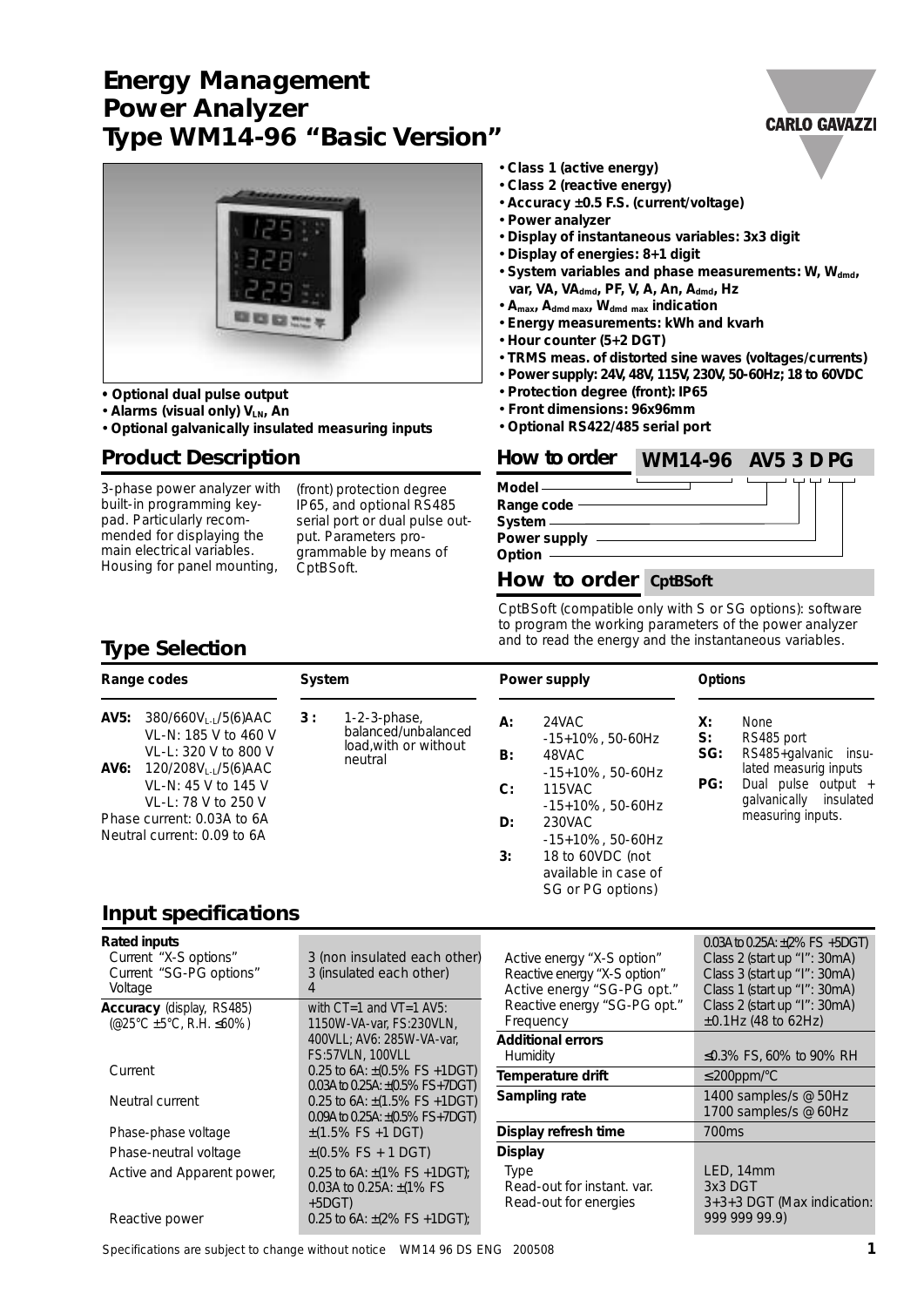

## **Input specifications (cont.)**

| Display (cont.)<br>Read-out for hour counter | 1+3+3 DGT (Max. indication:<br>9 999 9.99)                                                              | 120/208 $V_{L-L}$ (AV6)<br>Current<br>Input impedance                         | 453 KΩ $±5%$<br>$\leq 0.02\Omega$<br>(PG-SG options)      |
|----------------------------------------------|---------------------------------------------------------------------------------------------------------|-------------------------------------------------------------------------------|-----------------------------------------------------------|
| <b>Measurements</b>                          | Current, voltage, power,<br>power factor, frequency,<br>energy, TRMS measurement<br>of distorted waves. | 380/660VLL (AV5)<br>120/208VLL (AV6)<br>Current                               | 1 M $\Omega$ ±1%<br>1 M $\Omega$ ±1%<br>$\leq 0.02\Omega$ |
| Coupling type<br>Crest factor                | <b>Direct</b><br>$<$ 3, max 10A peak                                                                    | Frequency                                                                     | 48 to 62 Hz                                               |
| Input impedance<br>380/660VLL (AV5)          | (X-S options)<br>1 M $\Omega$ ±5%                                                                       | Overload protection<br>Continuos voltage/current<br>For 500ms: voltge/current | $1.2$ F.S.<br>2 Un/36A                                    |

# **RS485 Serial Port Specifications**

| RS422/RS485 (on request) |                              | Data (bidirectional)   |                              |
|--------------------------|------------------------------|------------------------|------------------------------|
| <b>Type</b>              | <b>Multidrop</b>             | Dynamic (reading only) | System, phase variables and  |
|                          | bidirectional (static and    |                        | energies                     |
|                          | dynamic variables)           | Static (writing only)  | All configuration parameters |
| Connections              | 2 or 4 wires, max. distance  | Data format            | 1 bit di start, 8 data bit,  |
|                          | 1200m, termination directly  |                        | no parity, 1 stop bit        |
|                          | on the instrument            | Baud-rate              | 9600 bit/s                   |
| Addresses                | 1 to 255, key-pad selectable |                        |                              |
| Protocol                 | MODBUS/JBUS                  |                        |                              |
|                          |                              |                        |                              |

## **CptBSoft software: parameter programming and reading data**

**CptBSoft** Multi language software to program the working parameters of the power analyzer and to read the energies and the instantaneous variables. The program runs under Windows 95/98/98SE/2000/

| Working mode | NT/XP.<br>Two different working<br>modes can be selected:<br>- management of a local<br>RS485 network;<br>- management of<br>communication from a single<br>instrument to PC (RS232); |
|--------------|---------------------------------------------------------------------------------------------------------------------------------------------------------------------------------------|
| Data access  | By means of RS485<br>serial port.                                                                                                                                                     |

# **Dual pulse output**

| <b>Digital outputs (on request)</b><br>Pulse outputs |                                                                 |                | Electrical life: min 2*10 <sup>5</sup> cycles<br>Mechanial life: 5*10 <sup>6</sup> cycles |
|------------------------------------------------------|-----------------------------------------------------------------|----------------|-------------------------------------------------------------------------------------------|
| Number of outputs                                    | 2 (one for kWh one for kvarh)                                   | Pulse duration | $\geq$ 100ms <120ms (ON)                                                                  |
| Number of pulses                                     | From 0.01 to 999 in                                             |                | $\geq 100 \text{ms}$ (OFF)                                                                |
|                                                      | compliance with the                                             |                | According to EN622053-31                                                                  |
|                                                      | following formula:                                              | Insulation     | By means of relays,                                                                       |
|                                                      | [Psys max (kW or                                                |                | 4000 V <sub>RMS</sub> outputs to                                                          |
|                                                      | kvar)*pulses (pulses/kWh                                        |                | measuring inputs,                                                                         |
|                                                      | or kvarh)] <14400                                               |                | 4000 V <sub>RMS</sub> output to                                                           |
| Output type                                          | Relay                                                           |                | supply input.                                                                             |
|                                                      | min current: 0.05A@250VAC/30VDC<br>max current: 5A@250VAC/30VDC |                | Insulation between the two<br>outputs: 1000V <sub>RMS</sub>                               |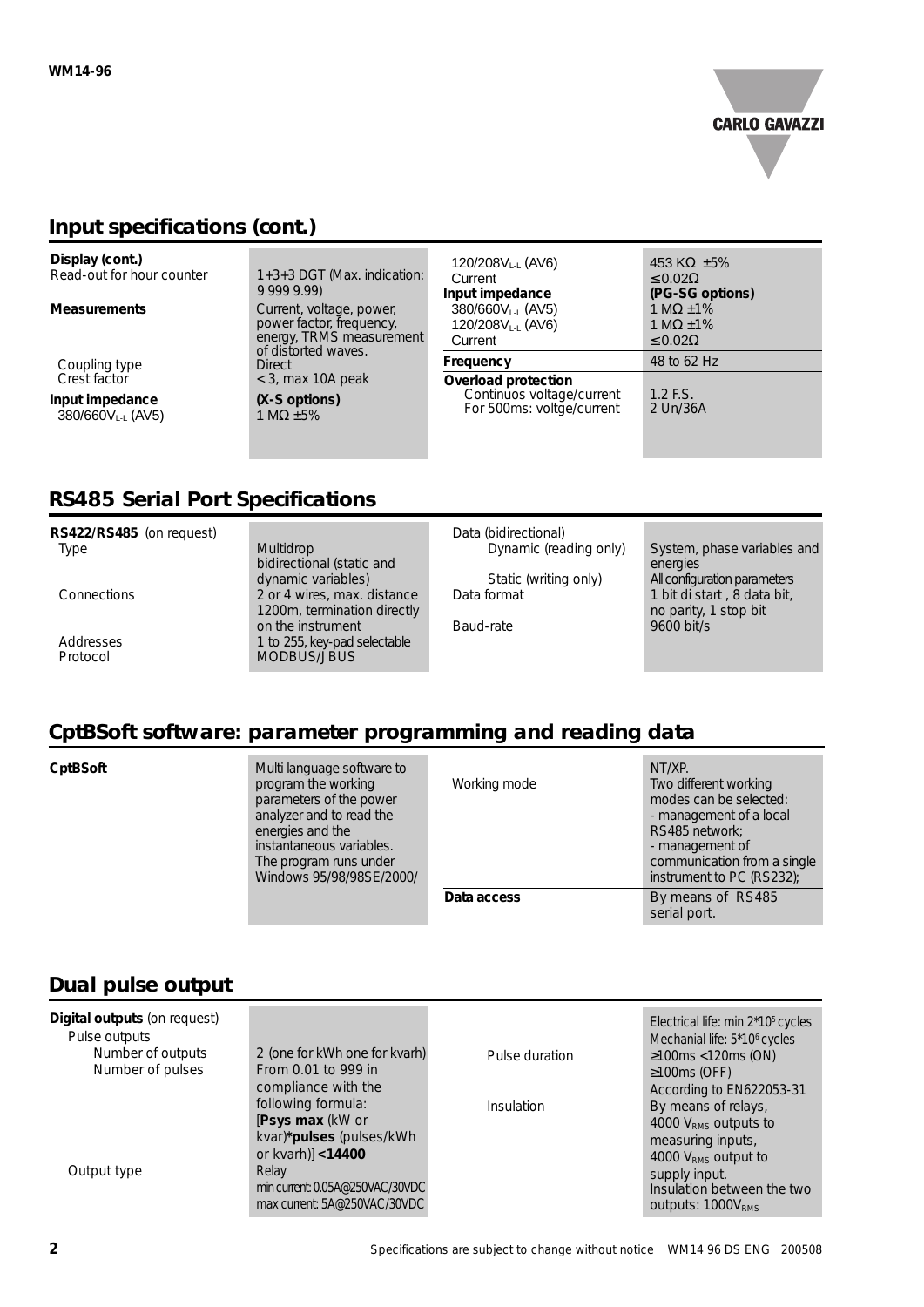

## **Software functions**

| Password<br>1st level<br>2nd level               | Numeric code of max. 3<br>digits; 2 protection levels<br>of the programming data<br>Password "0", no<br>protection<br>Password from 1 to 999,                            |               | Page 5: An, An Alarm<br>Page 6: W L1, W L2, W L3<br>Page 7: PF L1, PF L2, PF L3<br>Page 8: var L1, var L2, var L3<br>Page 9: VA L1, VA L2, VA L3<br>Page 10: VA $\Sigma$ , W $\Sigma$ , var $\Sigma$ |
|--------------------------------------------------|--------------------------------------------------------------------------------------------------------------------------------------------------------------------------|---------------|------------------------------------------------------------------------------------------------------------------------------------------------------------------------------------------------------|
| <b>System selection</b>                          | all data are protected<br>3-phase with/without n, unbal.<br>3-phase balanced<br>3-phase ARON, unbalanced<br>2-phase<br>Single phase                                      |               | Page 11: VA dmd, W dmd, Hz<br>Page 12: W dmd max (*)<br>Page 13: Wh (*)<br>Page 14: varh (*)<br>Page 15: VL-L $\Sigma$ , PF $\Sigma$ ,<br><b>VLN Alarm</b>                                           |
| <b>Transformer ratio</b><br>СT<br>VT             | 1 to 999<br>1.0 to 99.9                                                                                                                                                  |               | Page 16: A max (*)<br>Page 17: A dmd max (*)<br>Page 18: hour counter (*)<br>$(*)$ = These variables are                                                                                             |
| <b>Filter</b><br>Operating range                 | 0 to 100% of the input                                                                                                                                                   |               | stored in EEPROM when the<br>instrument is switched off                                                                                                                                              |
| Filtering coefficient<br>Filter action           | display scale<br>1 to 16<br>Measurements, alarms,<br>serial out. (fundamental var: V,<br>A, W and their derived ones).                                                   | <b>Alarms</b> | Programmable, for the VL $\Sigma$ and<br>An (neutral current).<br>Note: the alarm is only visual,<br>by means of LED on the front<br>of the instrument.                                              |
| <b>Displaying</b><br>3-phase system with neutral | Up to 3 variables per page<br>Page 1: V L1, V L2, V L3<br>Page 2: V L12, V L23, V L31<br>Page 3: A L1, A L2, A L3<br>Page 4: A L1 dmd, A L2 dmd,<br>A L <sub>3</sub> dmd | Reset         | Independent<br>alarm (VL $\Sigma$ , An)<br>max: A dmd, W dmd<br>all energies (Wh, varh) and<br>hour counter                                                                                          |

# **Power Supply Specifications**

| Auxiliary power supply | 230VAC<br>$-15 + 10\%$ , 50-60Hz<br>115VAC                |                   | 24VAC<br>$-15 + 10\%$ , 50-60Hz<br>18 to 60VDC |
|------------------------|-----------------------------------------------------------|-------------------|------------------------------------------------|
|                        | $-15 + 10\%$ , 50-60Hz<br>48VAC<br>$-15 + 10\%$ , 50-60Hz | Power consumption | AC: 4.5 VA<br>DC: 4W                           |

# **General Specifications**

| Operating<br>temperature<br>Storage | 0 to $+50^{\circ}$ C (32 to 122 $^{\circ}$ F)<br>(RH < 90% non condensing)<br>$-30$ to $+60^{\circ}$ C (-22 to 140 $^{\circ}$ F) |                     | mesuring inputs and RS485.<br>4000VAC, 500VDC between<br>power supply and RS485 |
|-------------------------------------|----------------------------------------------------------------------------------------------------------------------------------|---------------------|---------------------------------------------------------------------------------|
| temperature                         | (RH < 90% non condensing)                                                                                                        | Dielectric strength | 4000 VAC (for 1 min)                                                            |
| <b>Installation category</b>        | Cat. III (IEC 60664, EN60664)                                                                                                    | <b>EMC</b>          |                                                                                 |
| <b>Insulation</b> (for 1 minute)    | 4000VAC, 500VDC<br>between mesuring<br>inputs and power supply.<br>500VAC/DC between                                             | <b>Emissions</b>    | EN50084-1 (class A)<br>residential environment,<br>commerce and light industry  |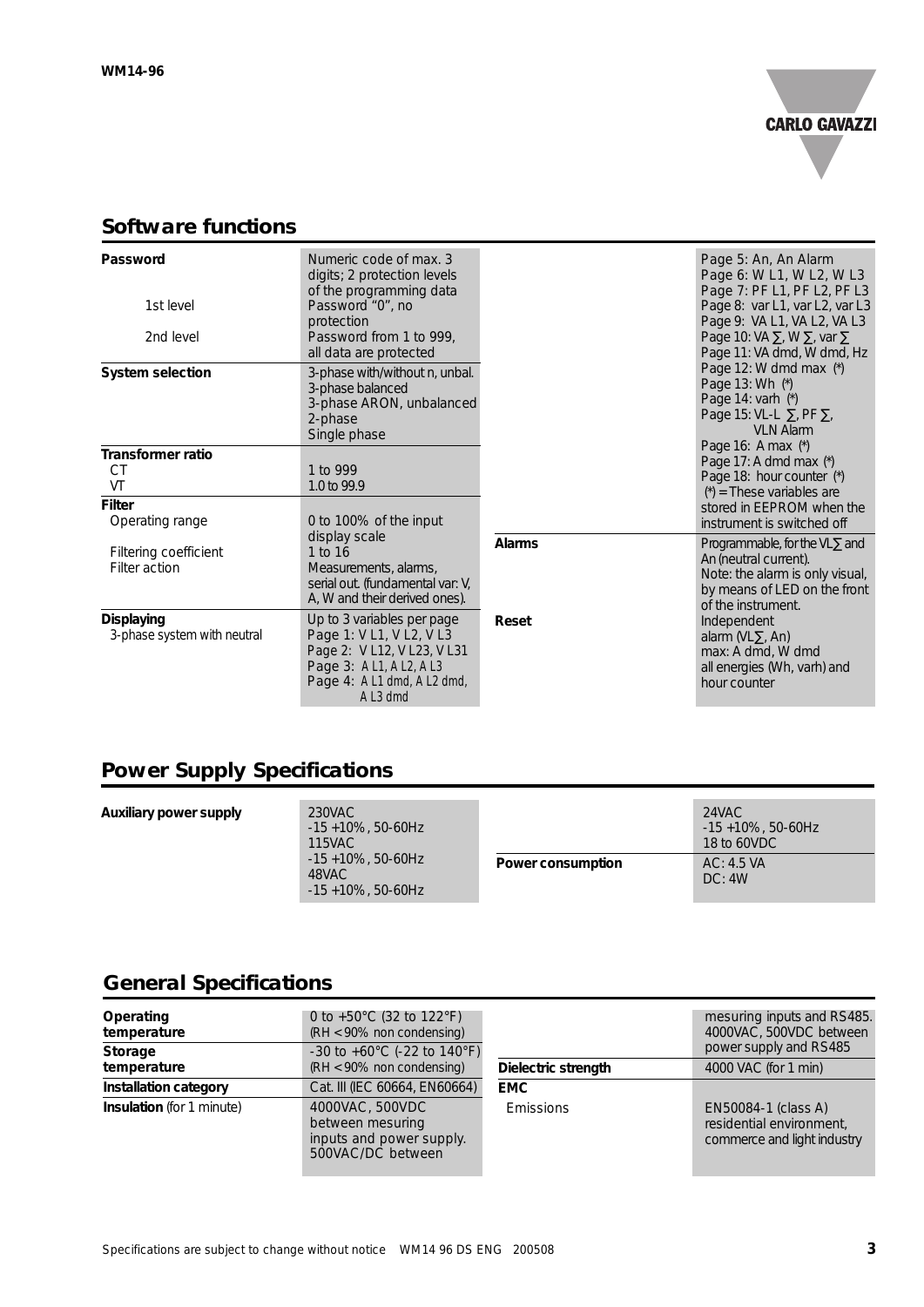

# **General Specifications (cont.)**

| EMC (cont.)<br>Immunity    | EN61000-6-2 (class A)<br>industrial environment. | <b>Housing</b><br>Dimensions (WxHxD) | 96 x 96 x 63 mm               |
|----------------------------|--------------------------------------------------|--------------------------------------|-------------------------------|
| Pulse voltage (1.2/50µs)   | EN61000-4-5                                      | Material                             | ABS                           |
| Safety standards           | IEC60664, EN60664                                |                                      | self-extinguishing: UL 94 V-0 |
| <b>Approvals</b>           | CE, (cURus, CSA only "X"                         | <b>Mounting</b>                      | Panel                         |
|                            | and "S" options)                                 | <b>Protection degree</b>             | Front: IP65 (standard),       |
| Connections 5(6) A         | Screw-type                                       |                                      | NEMA4x, NEMA12                |
| Max cable cross sect, area | $2.5 \text{ mm}^2$                               |                                      | <b>Connections: IP20</b>      |
|                            |                                                  | Weight                               | Approx. 400 g (pack. incl.)   |

# **Display pages**

| Display variables in 3-phase systems (in a 3-phase system with neutral) |                      |                    |                                                                          |  |
|-------------------------------------------------------------------------|----------------------|--------------------|--------------------------------------------------------------------------|--|
| $1st$ variable                                                          | $2nd$ variable       | 3rd variable       | <b>Note</b>                                                              |  |
| VL1                                                                     | V <sub>L2</sub>      | VL3                |                                                                          |  |
| <b>VL12</b>                                                             | <b>VL23</b>          | <b>VL31</b>        | Decimal point blinking on the right<br>of the display                    |  |
| AL1                                                                     | AL <sub>2</sub>      | AL3                |                                                                          |  |
| A L1 dmd                                                                | A L <sub>2</sub> dmd | A L3 dmd           | $dmd =$ demand (integration time<br>selectable from 1 to 30 minutes)     |  |
| An                                                                      | AL.n                 |                    | AL.n if neutral current alarm is<br>active                               |  |
| W <sub>L1</sub>                                                         | W <sub>L2</sub>      | WL3                | Decimal point blinking on the right<br>of the display if generated power |  |
| PF <sub>L1</sub>                                                        | PF <sub>L2</sub>     | PF <sub>L3</sub>   |                                                                          |  |
| var L1                                                                  | var L <sub>2</sub>   | var L <sub>3</sub> | Decimal point blinking on the right<br>of the display if generated power |  |
| VA <sub>L1</sub>                                                        | VA <sub>L2</sub>     | VAL3               |                                                                          |  |
| VA system                                                               | W system             | var system         |                                                                          |  |
| VA dmd<br>(system)                                                      | W dmd<br>(system)    | Hz<br>(system)     | $dmd =$ demand (integration time<br>selectable from 1 to 30 minutes)     |  |
|                                                                         | W dmd MAX            |                    | Maximum sys power demand                                                 |  |
| Wh (MSD)                                                                | Wh                   | Wh (LSD)           | The total indication is given in<br>max 3 groups of 3 digits.            |  |
| varh (MSD)                                                              | varh                 | varh (LSD)         | The total indication is given in<br>max 3 groups of 3 digits.            |  |
| V LL system                                                             | AL.U                 | PF system          | AL.U= is activated only if one of<br>VLN is not within the set limits.   |  |
| A MAX                                                                   |                      |                    | max. current among the three phases                                      |  |
| A dmd max                                                               |                      |                    | max. dmd current among the three phases                                  |  |
| h                                                                       |                      |                    | hour counter                                                             |  |
|                                                                         |                      |                    |                                                                          |  |

MSD: most significant digit LSD: least significant digit



**1) Example of kWh visualization:**

This example is showing 15 933 453.7 kWh

**2) Example of kvarh visualization:**

This example is showing 3 553 944.9 kvarh

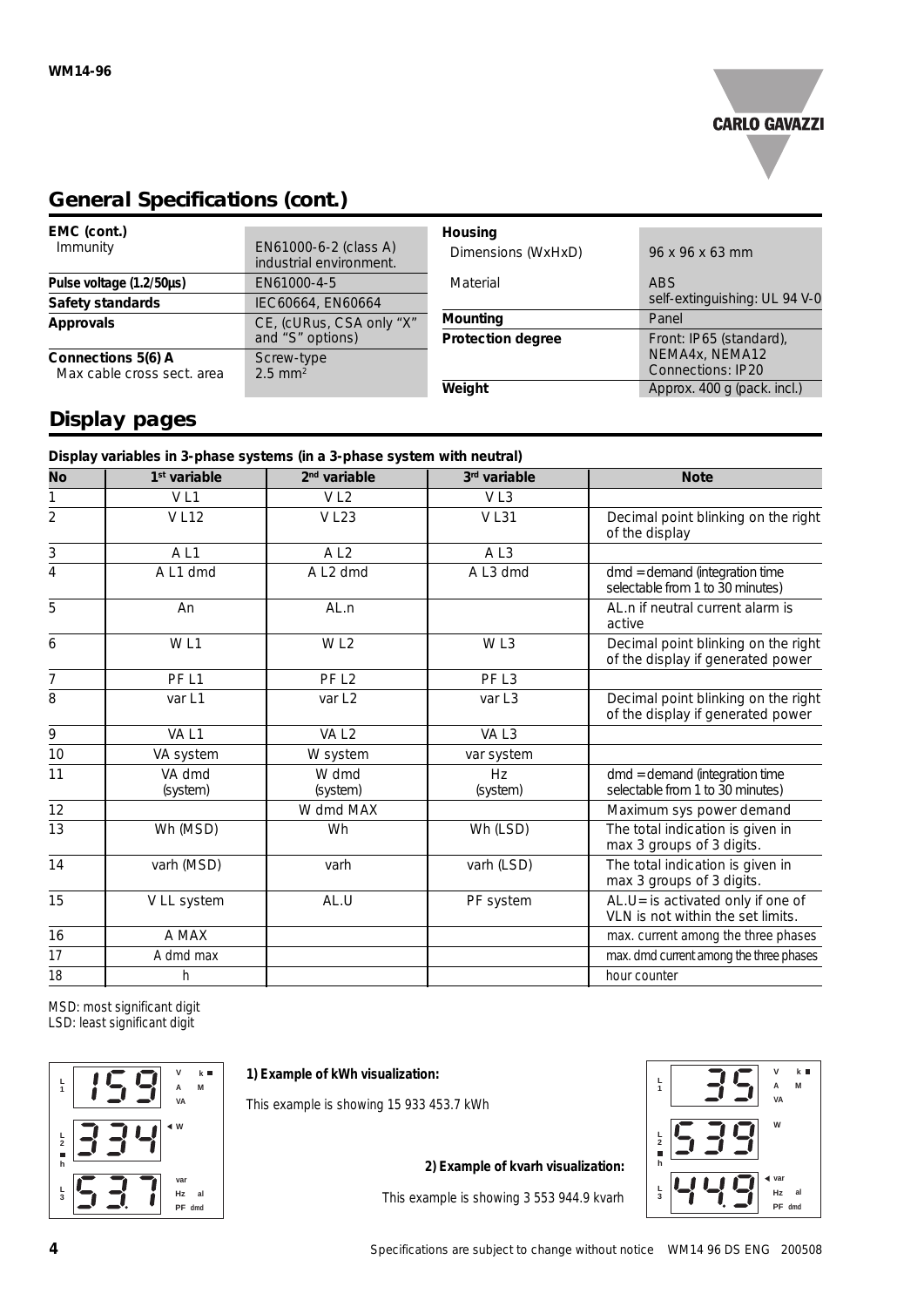

#### **Waveform of the signals that can be measured**



**Figure A Sine wave, undistorted** Fundamental content 100% Harmonic content 0%  $A_{rms} = 1.1107 |\overline{A}|$ 

## **Accuracy**



**Figure B Sine wave, indented** Fundamental content 10...100% Harmonic content 0...90% Frequency spectrum: 3rd to 16th harmonic Additional error: <1% FS



**Figure C Sine wave, distorted**  Fundamental content 70...90% Harmonic content 10...30% Frequency spectrum: 3rd to 16th harmonic Additional error: <0.5% FS







: this graph is only referred to instrument models with the "SG or PG" option.

: this graph is only referred to instrument models with the "X or S" option.

## **Used calculation formulas**

**Phase variables** Instantaneous effective voltage

 $V_{1N} = \sqrt{\frac{1}{n} \cdot \sum_{1}^{n} (V_{1N})_{1}^{2}}$ Instantaneous active power

 $W_1 = \frac{1}{n} \cdot \sum_{i=1}^{n} (V_{1N})_i \cdot (A_1)_i$ 

Instantaneous power factor

 $cos\phi_1 = \frac{W_1}{VA}$ Instantaneous effective current  $A_1$ 

$$
=\sqrt{\frac{1}{n}\cdot\sum_{i=1}^{n}(A_{i})_{i}^{2}}
$$

Instantaneous apparent power

 $VA_1 = V_{1N} \cdot A_1$ 

Instantaneous reactive power

 $\text{Var}_1 = \sqrt{(\text{VA}_1)^2 - (\text{W}_1)^2}$ 

**System variables** Equivalent 3-phase voltage<br>  $V_{\Sigma} = \frac{V_1 + V_2 + V_3}{3} * \sqrt{3}$ 3-phase reactive power

 $VAr_{\Sigma} = (VAr_1 + VAr_2 + VAr_3)$ 

3-phase active power

 $W_2 = W_1 + W_2 + W_3$ 

3-phase apparent power

 $VA_{\Sigma} = \sqrt{W_{\Sigma}^2 + VAr_{\Sigma}^2}$ 3-phase power factor  $cos\phi_{\Sigma} = \frac{W_{\Sigma}}{VA_{\Sigma}}$ 

Neutral current

$$
An = \overline{A}_{L1} + \overline{A}_{L2} + \overline{A}_{L3}
$$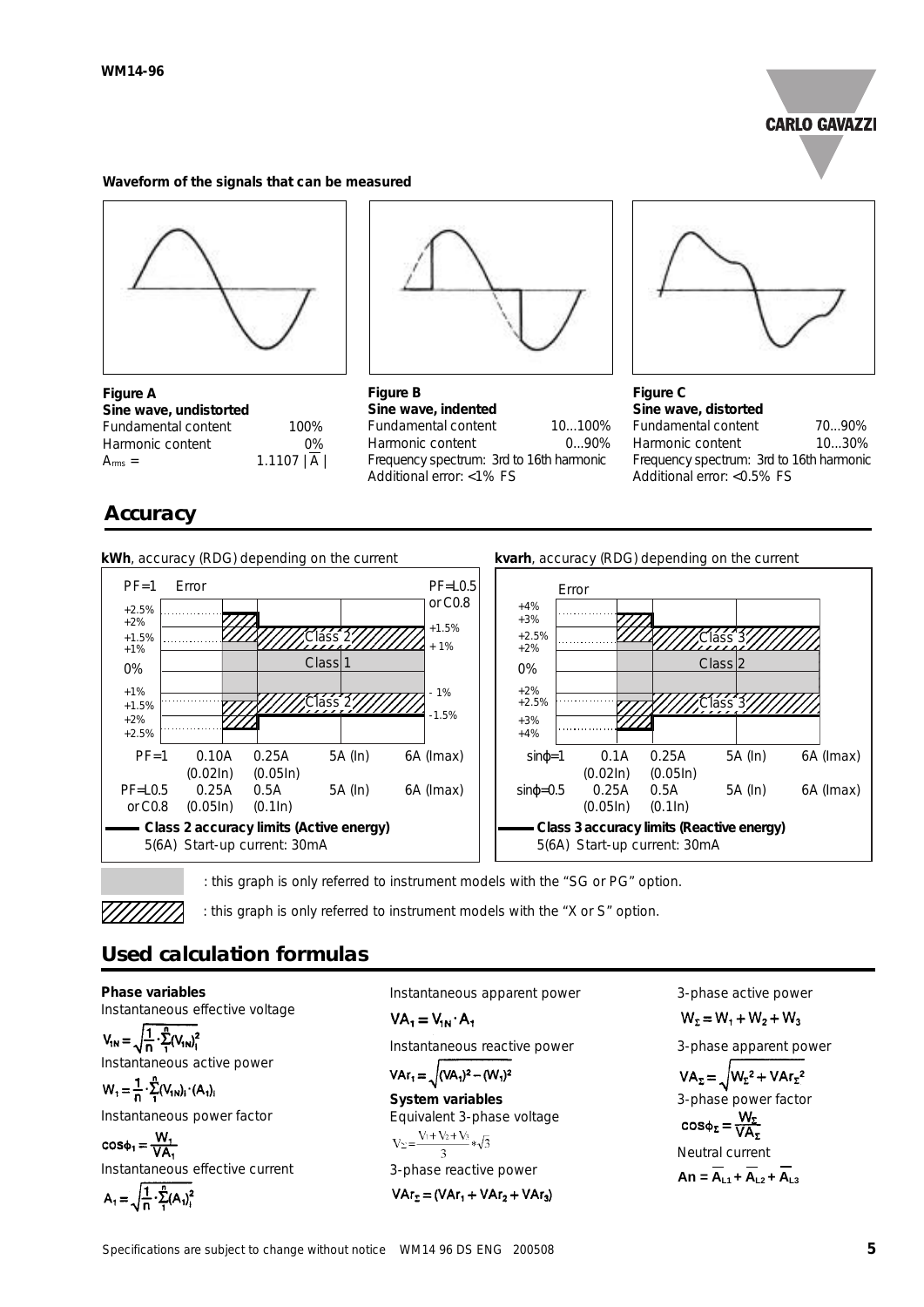

# **Used calculation formulas (cont.)**



#### **Energy metering**

Where:

- $i =$  considered phase (L1, L2 or L3)
- $P =$  active power
- $Q$  = reactive power
- $t_1$ ,  $t_2$  = starting and ending time points of consumption recording
- $n =$  time unit
- ∆t = time interval between two successive power consumptions
- $n_1$ ,  $n_2$  = starting and ending discrete time points of consumption recording

## **Wiring diagrams**



#### **F1= 315mA**

**NOTE:** Only for **"PG"** and **"SG"** options: the current measuring inputs are galvanically insulated and therefore they can be connected to ground singly.

**NOTE:** For all models except for **"PG"** or **"SG"** the current inputs can be connected to the lines ONLY by means of current transformers. The direct connection is not allowed.

**ATTENTION:** only one ammeter input can be connected to earth, as shown in the electrical diagrams.